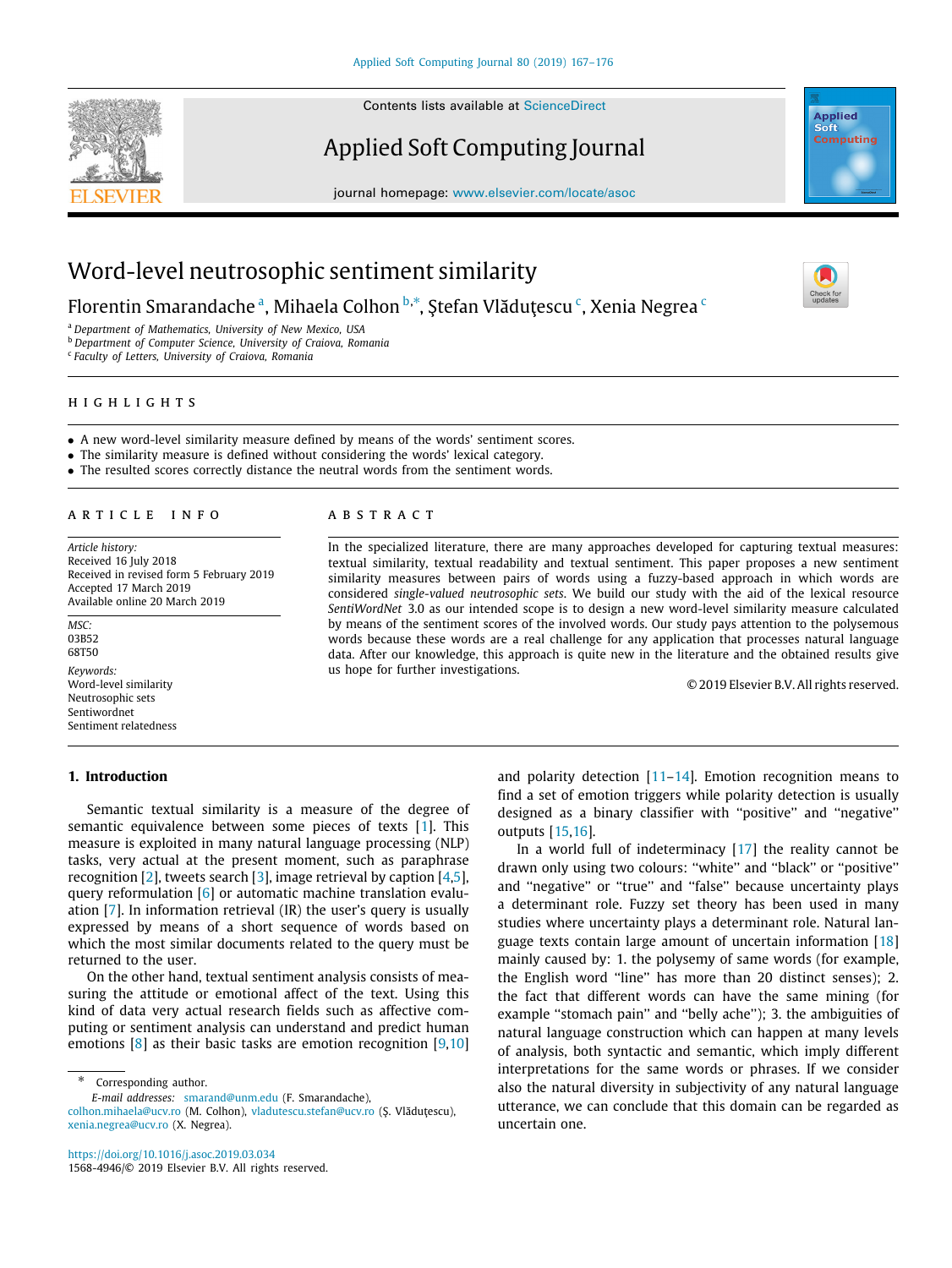To deal with large amount of uncertain knowledge, many fuzzy based systems have been developed, but they still remained weak explored in the domain of identifying the sentiment orientation of sentences. The detection of the polarity or subjectivity predictors in written text usually implies to compute the terms grade membership in various pre-defined or computed categories [[19](#page-7-16)[,20\]](#page-7-17). These studies usually require a pre-defined sentiment lexicon for detecting the sentiment words. If this step ends successfully, they have to compute the distance between the identified words and the class centroid in order to measure the fuzzy membership [\[21–](#page-7-18)[23](#page-7-19)]. Each membership function is interpreted as the appurtenance degree of the analysed piece of text to a certain sentiment class [[24](#page-7-20)].

These systems could benefit from on a robust word-level similarity component. Most of the existing approaches for determining the semantic similarity between words do not incorporate the words' sentiment information. The present study focuses on the task of measuring the sentiment similarity at a word-level.

Sentiment similarity indicates the similarity of word pairs from their underlying sentiments. In the linguistic literature, sentiment similarity has not received enough attention. In fact, the majority of previous works employed semantic similarity as a measure to also compute the sentiment similarity of word pairs [[25](#page-8-0)[,26\]](#page-8-1). Nevertheless, some works stated that sentiment similarity can reflect better the similarity between sentiment words than semantic similarity measures [[27](#page-8-2)].

Following [[28](#page-8-3)] we consider that the sentiment information is crucial in finding the similarity between two concepts, in particular, between two words. In this assumption, in this study we propose a new sentiment similarity measure between pairs of words using a neutrosophic approach [[29](#page-8-4)[–33\]](#page-8-5) and with the aid of the SentiWordNet 3.0 [\[34\]](#page-8-6) lexical resource. Our intended scope is to suggest a new measure for the sentiment similarity degree of two words which takes into account not only the ''positive'' and ''negative'' sentiment labels but also their more refined derivates such as: ''objective'', ''weak positive'', ''weak negative'', ''strong positive'' and ''strong negative''.

#### *1.1. Justification*

An important number of word-level similarity measures were defined using lexico-semantic information. Based on the syntactic category of the involved words we can have a *similarity measures* or a *relatedness measures*. Most similarity measures are computed for words within the same category, usually for nouns and verbs. Still, many similarity approaches consider the semantics and not the lexical category in the process of similarity findings as in the case when the verb "mary" should be found semantically equivalent with nouns such as ''wife'' or ''husband'' [\[1](#page-7-0)] and not necessarily with another verb.

Corresponding, the relatedness measures are used to compute the similarity degree between words with different categories, e.g. between a noun and a verb such as "tears" and "to cry" [\[35\]](#page-8-7). Nevertheless, this restriction is not always obey, as many word similarity measures are developed without paying attention to the syntactic category of the involved words [[36](#page-8-8)]. When defining our proposal we do not differentiate words upon their part of speech as we consider the *sentiment similarity* just as the inverse difference value between the sentiment polarities of two words. Thus, in what follows, the terms similarity and relatedness will be considered equivalent.

There is another important aspect of the proposed measure: it has a symmetric dimension, following thus the key assumption of the most similarity models even if this idea is not universally true, especially when it comes to model human similarity judgments [\[37\]](#page-8-9). ''Asymmetrical similarity occurs when an object with many features is judged as less similar to a sparser object than vice versa'' [[38](#page-8-10)] such as, for example, when comparing a very frequent word with an infrequent word as ''boat'' with ''dinghy'' [[37](#page-8-9)].

The reason we choose a *symmetric* measure to model the proposed word-level similarity measure is determined by two aspects of the study:

- 1. it treats the words as independent entities, defined only by their SentiWordNet scores and therefore, additional information such as word frequency are not considered
- 2. by following a neutrosophic approach, the proposed method aggregates all the scores corresponding to all the senses a word can have in a *single-valued neutrosophic set* representation and thus, information about a particular sense are not computed and the words are treated as entities with a single facet

## *1.2. WordNet*

WordNet thesaurus is a collection of nouns, verbs, adjectives and adverbs, being a graph-formed dictionary with a unique organization based on word sense and synonyms [\[39\]](#page-8-11). Graphbased structures are widely used in natural language processing applications such as  $[40,41]$  $[40,41]$  $[40,41]$ . In WordNet structure there are two main forms of word representations: lemma and synset [[42](#page-8-14)]. The synsets are considered ''logical groups of cognitive synonyms'' or ''logical groups of word forms'' which are inter-connected by ''semantic pointers'' with the purpose of describing the semantic relatedness between the connected synsets. These relations were used to find similarity measures between word senses based on the lengths of the relationships between them.

The "net" structure of the WordNet is constructed by means of the lexical or conceptual links differentiated upon the part of speech of the words from the connected synsets. The noun synsets are connected through the ''hyperonymy'' (and its inverse,

''hyponymy'') and the ''meronymy'' (and its inverse, ''holonymy'') relations. The verbs are linked through the ''troponym'', ''hypernym'' and ''entailment'' relations. Adjectives point to their antonyms or to the related nouns while adverbs are linked to adjectives through the ''pertainym'' relation.

## *1.3. SentiWordNet as a sentiment lexicon*

SentiWordNet extends the usability of WordNet to another dimension, by mapping a large number of WordNet synsets to sentiment scores indicating their ''positivity'', ''negativity'' and "objectivity"  $[42]$  $[42]$  $[42]$ . Always, the sum of these three values is 1.0.

Because SentiWordNet is built upon the WordNet data, the common problem that is observed at WordNet appears also at SentiWordNet senses: the too fine-grained synsets make hard the distinguishing between the senses of a word. As a direct consequence, the scoring of synsets are even more difficult to predict. The main problem is how much the related synsets and glosses or even the terms of the same synset share or not the same sentiment.

[Table](#page-2-0) [1](#page-2-0) presents some sentiment scores examples of the most positive and the most negative words' senses in SentiWord-Net [[43\]](#page-8-15). It is important to mention that all the SentiWordNet scores were obtained after weighting 8 classifiers and averaging their classifications [[44](#page-8-16)].

With the construction of this lexical resource, a wide category of tasks, usually in the domain of Opinion Mining (or Sentiment Analysis) started to take shape. Here are three categories of tasks that can be implemented by making usage of the synsets sentiment scores [[44](#page-8-16)]: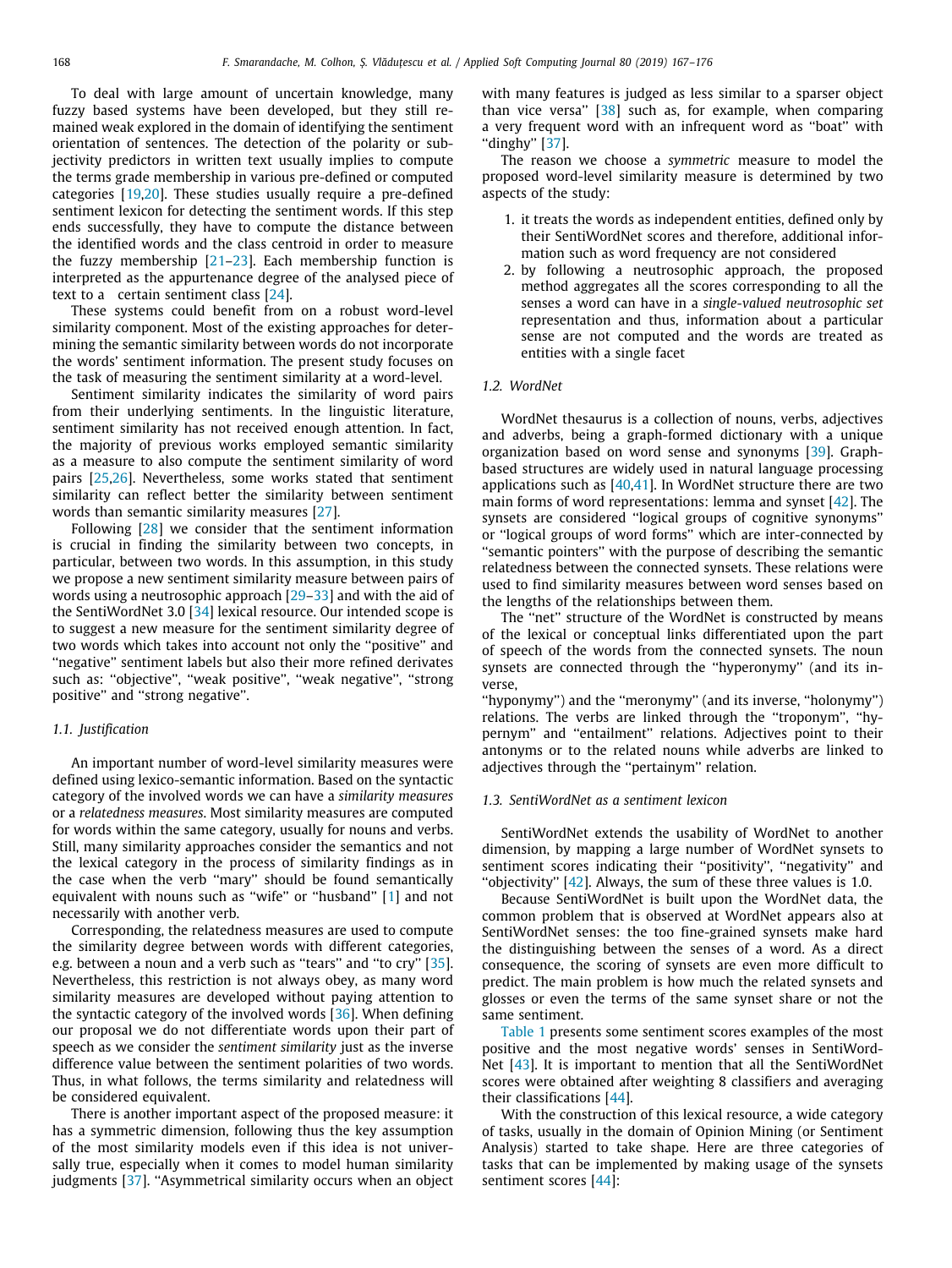#### **Table 1**

<span id="page-2-0"></span>Example of scores in SentiWordNet [[43\]](#page-8-15).

| Synsets &                       | Positive | Negative | Neutral |
|---------------------------------|----------|----------|---------|
| sentiment score                 | score    | score    | score   |
| good#1 (0.75, 0, 0.25)          | 0.75     |          | 0.25    |
| superb#1 (0.875, 0, 0.125)      | 0.875    |          | 0.125   |
| abject#1 $(0, 1, 0)$            |          |          |         |
| bad#1 (0, 0.625, 0.325)         | 0        | 0.625    | 0.325   |
| unfortunate#1 (0, 0.125, 0.875) |          | 0.125    | 0.875   |
|                                 |          |          |         |

- *subjectivity–objectivity polarity*: its scope is to determine whether the given text is subjective or objective [[11](#page-7-10)[,45\]](#page-8-17);
- *positivity–negativity polarity*: its scope is to determine whether the text is positive or negative on its subject matter [[11](#page-7-10)[,46\]](#page-8-18);
- *strength of the positivity–negativity polarity*: its scope is to determine how positive or negative the given text is. More precisely, these tasks have to decide if the opinion expressed by a text is weakly or strongly positive/negative [[12](#page-7-21)[,29](#page-8-4)];
- *extracting opinions from a text*, which firstly implies to determine if the given text includes an opinion or not, and (if it is the case) to determine the author of the opinion, the opinion subject and/or the opinion type [[26](#page-8-1)].

Sentiment analysis was defined for textual content analysis but recent studies perform this kind of analysis on visual content such as images and videos [[4\]](#page-7-3). Performing sentiment analysis on visual content implies to identify the ''visual concepts that are strongly related to sentiments'' and to label these concepts with few lexical terms (for example, in  $[4]$  $[4]$  the authors propose a visual labelling mechanism by means of adjective-noun pairs as usually opinion detection is based on the examination of adjectives in sentences [[19](#page-7-16)]).

This paper is dedicated to the problem of sentiment similarity between pairs of words using a neutrosophic approach in which a word is interpreted as a *single-valued neutrosophic set* [\[47](#page-8-19)[,48\]](#page-8-20). At our knowledge, this is the second study that addresses the problem of words sentiment data using neutrosophic concepts. With the intended scope of filling the gap concerning the objectivity aspect of some words, the previous study [[49\]](#page-8-21) addresses the problem of the so-called ''neutral words'' with the aid of neutrosophic measures applied on the words' sentiment scores.

The study presented in this paper includes and extends the work initiated in [\[49\]](#page-8-21) as it addresses all types of words, whether sentiment words or objective words. The proposed formalism can be used in any sentiment analysis task as it determines the sentiment polarity of a word by computing its similarity with some seed words (words whose sentiment labels are known or provided). The considered similarity measures can be of great help also for the text similarity techniques that pair the words of the involved texts in order to quantify the degree to which the analysed texts are semantically related [\[1](#page-7-0)[,50\]](#page-8-22). In these techniques, pairs of text sequences are aligned based on the similarity measures of their component words.

The remainder of the paper is organized as follows: in the following section we summarize the most recent studies in the domain of similarity measures with focus on the investigated neutrosophic concepts. Section [3](#page-4-0) describes the method we designed for constructing a new word-level similarity measure using the sentiment scores of the involved words and applying the neutrosophic theory. In Section [4](#page-5-0) the evaluation results are given. The final section sketches the conclusions and the future plan directions.

#### **2. Similarity measures. Related works**

There is an important number of works concerning the semantic similarity with different levels of granularity starting from the word-to-word similarity to the document-to-document similarity (important issue for any search engine) [\[1](#page-7-0)[,35\]](#page-8-7).

Many approaches have been proposed with the intended scope of capturing the semantic similarity between words: Latent Semantic Analysis (LSA) [\[51\]](#page-8-23), Point-wise Mutual Information (PMI) [\[52](#page-8-24)] (for estimate the sentiment orientation) or numerous Word-Net based similarity measures. Much attention has recently been given to calculating the similarity of word senses, in support of various natural language learning and processing tasks. One can use the shortest path or the Least Common Subsumer (LCS) depth length algorithm to calculate the distance between the nodes (words) as a measure of similarity between word senses [\[36](#page-8-8)[,42\]](#page-8-14). One difficulty here is that some words have different meanings (senses) in different contexts, and thus different scores for each sense.

Such techniques can be applied within a semantic hierarchy, or ontology, such as WordNet. WordNet acts as a thesaurus, in that it groups words together based on their meanings. The semantic distance between words can be estimated as the number of vertices that connect the two words. Another approach makes usage of a large corpus (e.g. Wikipedia) to count the terms that appear close to the words being analysed in order to construct two vectors and compute a distance (e.g. cosine). In this method, the similarity degree between the two entities is given by the cosine value of the angle determined by their vectors representation [[53](#page-8-25)].

The similarity problems are also modelled using concepts from fuzzy set theory and it is our belief (which will be further proved) that neutrosophic theory, that was defined in order to generalize the concepts of classic set and fuzzy set, offers more appropriate tools. Indeed, in a *Neutrosophic Set* the indeterminacy, which is so often encountered in real-life problems such as decision support [[54](#page-8-26)], is quantified explicitly [\[30,](#page-8-27)[31](#page-8-28)] as it will be shown in what follows.

### *2.1. Fuzzy and neutrosophic sets*

A *fuzzy set* is built from a reference set called universe of discourse which is never fuzzy. Let us consider *U* - the universe of discourse. A fuzzy set *A* over *U* is defined as:

$$
A = \{(x_i, \mu_A(x_i)) \mid x_i \in U\}
$$

where  $\mu_A(x_i) \in [0, 1]$  represents the membership degree of the element  $x_i \in U$  in the set *A* [\[55](#page-8-29),[56\]](#page-8-30).

Now, if we take *A* be a *intuitionistic fuzzy set* (IFS) in the universe of discourse *U*, then the set *A* is defined as [[57\]](#page-8-31):

$$
A = \{(x, \mu_A(x), \nu_A(x)) \mid x \in U\}
$$

where  $\mu_A(x)$  :  $U \rightarrow [0, 1]$  is the membership degree and  $\nu_A(x): U \to [0, 1]$  represents the non-membership degree of the element  $x \in U$  in A, with  $0 \leq \mu_A(x) + \nu_A(x) \leq 1$ .

The concept of *neutrosophic set A* in the universe of discourse *U* is defined as an object having the form [\[47](#page-8-19)]:

$$
A = \{ < x : t_A(x), i_A(x), f_A(x) > , x \in U \}
$$

where the functions  $t_A(x)$ ,  $i_A(x)$ ,  $f_A(x)$  :  $U \rightarrow [0, 1]$  define respectively the degree of membership, the degree of indeterminacy, and the degree of non-membership of a generic element  $x \in U$  to the set *A*.

If on a neutrosophic set *A* we impose the following condition on the membership functions  $t_A$ ,  $i_A$ ,  $f_A$  :  $U \rightarrow [0, 1]$ :

$$
0\leq t_A+i_A+f_A\leq 3, x\in A
$$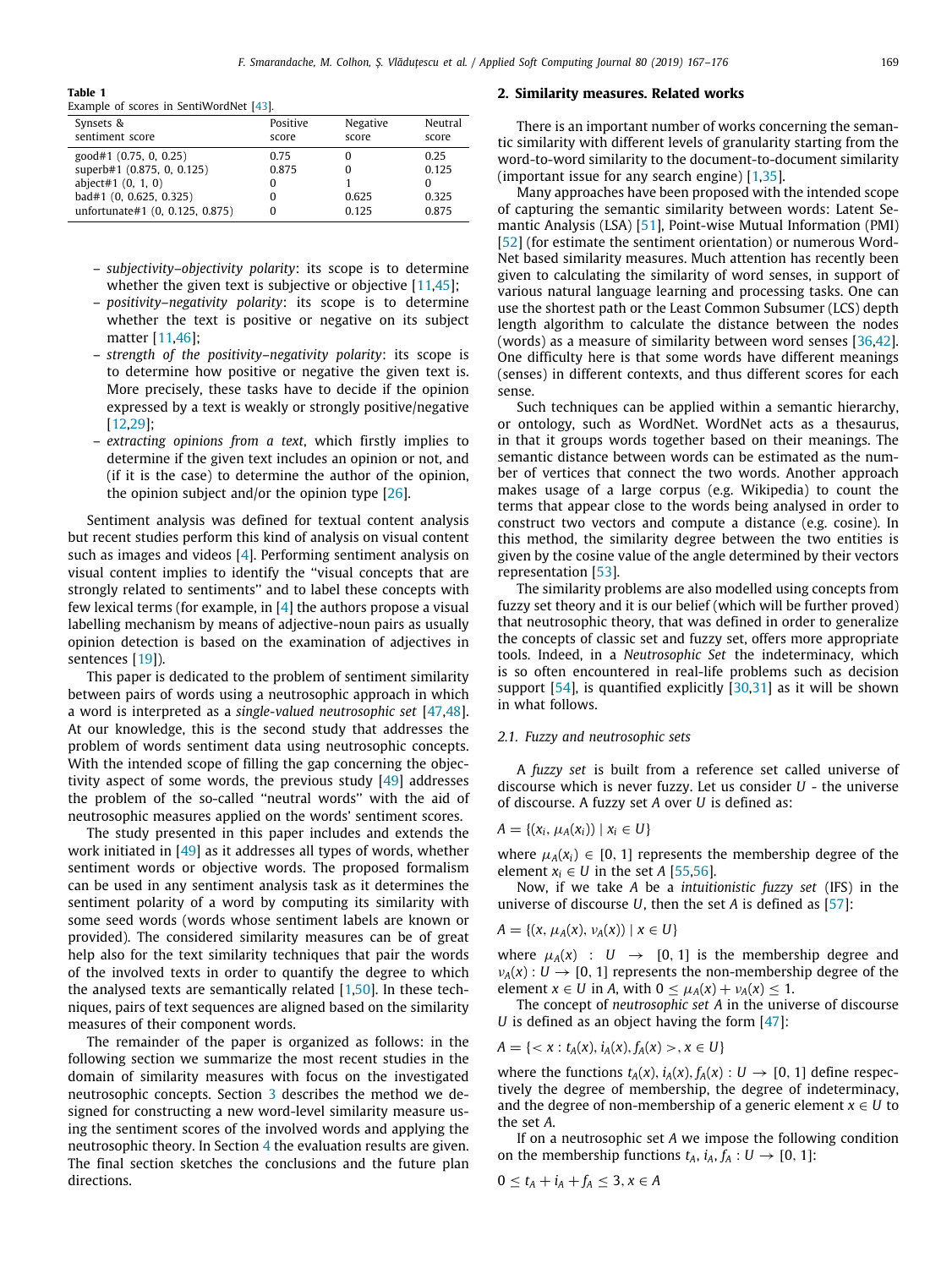then the resulted set  $A \subset U$  is called a *single-valued neutrosophic set* [\[58](#page-8-32)]. We can also write  $x(t_A, i_A, f_A) \in A$ .

Corresponding to the notions of neutrosophic set and singlevalued neutrosophic set, similar works have been done on graphtheory resulting the notions of neutrosophic graphs [\[59\]](#page-8-33) and single-valued neutrosophic graphs [[60\]](#page-8-34) and on number-theory resulting the concept of neutrosophic numbers and single valued trapezoidal neutrosophic number [[61](#page-8-35)[,62\]](#page-8-36).

#### *2.2. Neutrosophic similarity measures*

Neutrosophic distance and similarity measures were applied in many scientific fields such as decision making [[63,](#page-8-37)[64](#page-8-38)], pattern recognition [[65](#page-8-39)[,66](#page-8-40)], medical diagnosis [\[67](#page-8-41)[,68\]](#page-8-42) or market prediction [[69](#page-8-43)].

In this section we enumerate the similarity measures together with their complements — the distance measures, that are applied and then compared in the proposed neutrosophic method for words similarity (see Section [3\)](#page-4-0).

Intuitionistic fuzzy similarity measure between two IFSs *A* and *B* satisfies the following properties [[70\]](#page-8-44):

- $(1)$  0 < *S* $(A, B)$  < 1
- $(2) S(A, B) = 1$  if  $A = B$
- $S(A, B) = S(B, A)$
- (4)  $S(A, C) \leq S(A, B)$  and  $S(A, C) \leq S(B, C)$  if  $A \subseteq B \subseteq C$  for any *A*, *B*, *C* - intuitionistic fuzzy sets.

We have that similarity and distance (dissimilarity) measures are complementary, which implies  $S(A, B) = 1 - d(A, B)$ .

Let  $A = \{(x, \mu_A(x), \nu_A(x)) \mid x \in U\}, B = \{(x, \mu_B(x), \nu_B(x)) \mid x \in$ *U*} be two IFSs in the universe  $U = \{x_1, \ldots, x_n\}$ . Several distance measures between *A* and *B* were proposed in the literature, from which we consider here only the *Normalized Euclidean distance* for two IFSs [[71\]](#page-8-45):

$$
d_{IE}(A, B) = \sqrt{\frac{1}{2n} \sum_{i=1}^{n} ((\mu_A(x_i) - \mu_B(x_i))^2 + (\nu_A(x_i) - \nu_B(x_i))^2)}
$$
(1)

which will be called in what follows as *Intuitionistic Euclidean distance measure*.

In general a *similarity measure* between two single-value neutrosophic sets *A* and *B* is a function defined as [[33](#page-8-5)[,72,](#page-9-0)[73](#page-9-1)]:

 $S: NS(X)^2 \to [0, 1]$ 

where *NS* denotes the *Neutrosophic Set* concept.

The *Euclidean distance* or the *Euclidean dissimilarity measure* between two single-value neutrosophic elements  $x_1(t_A^1, i_A^1, f_A^1)$ ,  $x_2(t_A^2, t_A^2, f_A^2) \in A$  is defined as [\[72,](#page-9-0)[73](#page-9-1)]:

$$
d_E(x_1, x_2) = \sqrt{\frac{1}{3}[(t_A^1 - t_A^2)^2 + (i_A^1 - i_A^2)^2 + (f_A^1 - f_A^2)^2]}
$$
(2)

*Properties of the Euclidean distance.* If  $x_1$  and  $x_2$  are two neutrosophic elements and  $d_E(x_1, x_2)$  denotes the *Euclidean distance* as in definition  $(2)$  $(2)$  $(2)$ , then the following properties are fulfilled:

- 1.  $d_E(x_1, x_2) \in [0, 1]$
- 2.  $d_E(x_1, x_2) = 0$  if and only if  $x_1 = x_2$  (or  $t_A^1 = t_A^2$ ,  $i_A^1 = i_A^2$  and  $f_A^1 = f_A^2$
- 3.  $d_E(x_1, x_2) = 1$  if and only if  $|t_A^1 t_A^2| = |t_A^1 t_A^2| = |f_A^1 f_A^2|$  $=$  1
	- For examples:  $x_1(1, 1, 1)$  and  $x_2(0, 0, 0)$ ; or  $x_1(1, 0, 0)$  and  $x_2(0, 1, 1)$ ; or  $x_1(0, 1, 0)$  and  $x_2(1, 0, 1)$ , etc.

The *Euclidean similarity measure* or the complement of the *Euclidean distance* between two neutrosophic elements  $x_1(t_A^1, i_A^1)$  $f_A^1$ ),  $x_2(t_A^2, i_A^2, f_A^2) \in A$  is defined as [[72,](#page-9-0)[73](#page-9-1)]:

$$
s_E(x_1, x_2) = 1 - d_E(x_1, x_2)
$$

<span id="page-3-1"></span>
$$
= 1 - \sqrt{\frac{1}{3}[(t_A^1 - t_A^2)^2 + (i_A^1 - i_A^2)^2 + (f_A^1 - f_A^2)^2]} \tag{3}
$$

*Properties of the Euclidean similarity measure.* If  $x_1$  and  $x_2$  are two neutrosophic elements and  $s_E(x_1, x_2)$  denotes the *Euclidean similarity measure* as in definition ([3](#page-3-1)), then the following properties are fulfilled:

- 1.  $s_E(x_1, x_2) \in [0, 1]$
- 2.  $s_E(x_1, x_2) = 0$  if and only if  $x_1 = x_2$  (or  $t_A^1 = t_A^2$ ,  $i_A^1 = i_A^2$  and  $f_A^1 = f_A^2$
- 3.  $s_E(x_1, x_2) = 1$  if and only if  $|t_A^1 t_A^2| = |t_A^1 t_A^2| = |f_A^1 f_A^2|$  $= 1$

For examples:  $x_1(1, 1, 1)$  and  $x_2(0, 0, 0)$ ; or  $x_1(1, 0, 0)$  and  $x_2(0, 1, 1)$ ; or  $x_1(0, 1, 0)$  and  $x_2(1, 0, 1)$ , etc.

The *Euclidean distance* between two neutrosophic elements can be extended to the *Normalized Euclidean distance* or *Normalized Euclidean dissimilarity measure* as follows.

Let *A* and *B* be two *single-valued neutrosophic sets* from the universe of discourse *U*,

*A* = { $x_i$  ∈ *U*, *where*  $t_A(x_i)$ ,  $i_A(x_i)$ ,  $f_A(x_i)$  ∈ [0, 1], *for* 1 ≤ *i* ≤ *n* and  $n \geq 1$ ,

$$
B = \{x_i \in U, \text{ where } t_B(x_i), i_B(x_i), f_B(x_i) \in [0, 1], \text{ for } 1 \leq i \leq n \text{ and } n \geq 1\}
$$

The *Normalized Euclidean distance* between the two singlevalued neutrosophic sets *A* and *B* is defined as [\[72](#page-9-0)–[75](#page-9-2)]:

$$
d_{nE}(A, B) = \left\{ \frac{1}{3n} \sum_{i=1}^{n} (t_A(x_i) - t_B(x_i))^2 + (i_A(x_i) - i_B(x_i))^2 + (f_A(x_i) - f_B(x_i))^2 \right\}^{\frac{1}{2}}
$$
(4)

*Properties of the Normalized Euclidean distance* between two Neutrosophic Sets. If *A* and *B* are two single-valued neutrosophic sets then the *Normalized Euclidean distance* between *A* and *B* follows the distance measures properties:

1.  $d_{nE}(A, B) \in [0, 1]$ 

and

- 2.  $d_{nE}(A, B) = 0$  if and only if  $A = B$  or for all  $i \in \{1, 2, ..., n\}$ ,  $t_A(x_i) = t_B(x_i)$ ,  $i_A(x_i) = i_B(x_i)$  and  $f_A(x_i) = f_B(x_i)$
- 3.  $d_{nE}(A, B) = 1$  if and only if for all  $i \in \{1, 2, ..., n\}$ , |  $t_A(x_i) - t_B(x_i) = |i_A(x_i) - i_B(x_i)| = |f_A(x_i) - f_B(x_i)| = 1$

The *Normalized Euclidean similarity measure* or the *complement of the Normalized Euclidean distance* between two single-valued neutrosophic sets *A* and *B* is defined as [\[30,](#page-8-27)[72](#page-9-0)[–75\]](#page-9-2):

$$
s_{nE}(A, B) = 1 - d_{nE}(A, B) \tag{5}
$$

<span id="page-3-0"></span>which implies

$$
s_{nE}(A, B) = 1 - \left\{ \frac{1}{3n} \sum_{i=1}^{n} (t_A(x_i) - t_B(x_i))^2 + (i_A(x_i) - i_B(x_i))^2 + (f_A(x_i) - f_B(x_i))^2 \right\}^{\frac{1}{2}}
$$
(6)

*Properties of the Normalized Euclidean Similarity Measure between two Neutrosophic Sets* If *A* and *B* are two single-valued neutrosophic sets then the Normalized Euclidean Similarity Measure between *A* and *B* follows the similarity measures properties:

- 1.  $s_{nE}(A, B) \in [0, 1]$
- 2.  $s_{nE}(A, B) = 0$  if and only if  $A = B$  or for all  $i \in \{1, 2, ..., n\}$ ,  $t_A(x_i) = t_B(x_i)$ ,  $i_A(x_i) = i_B(x_i)$  and  $f_A(x_i) = f_B(x_i)$
- 3.  $s_{nE}(A, B) = 1$  if and only if for all  $i \in \{1, 2, ..., n\}$ , |  $t_A(x_i) - t_B(x_i) = i_A(x_i) - i_B(x_i) = f_A(x_i) - f_B(x_i) = 1$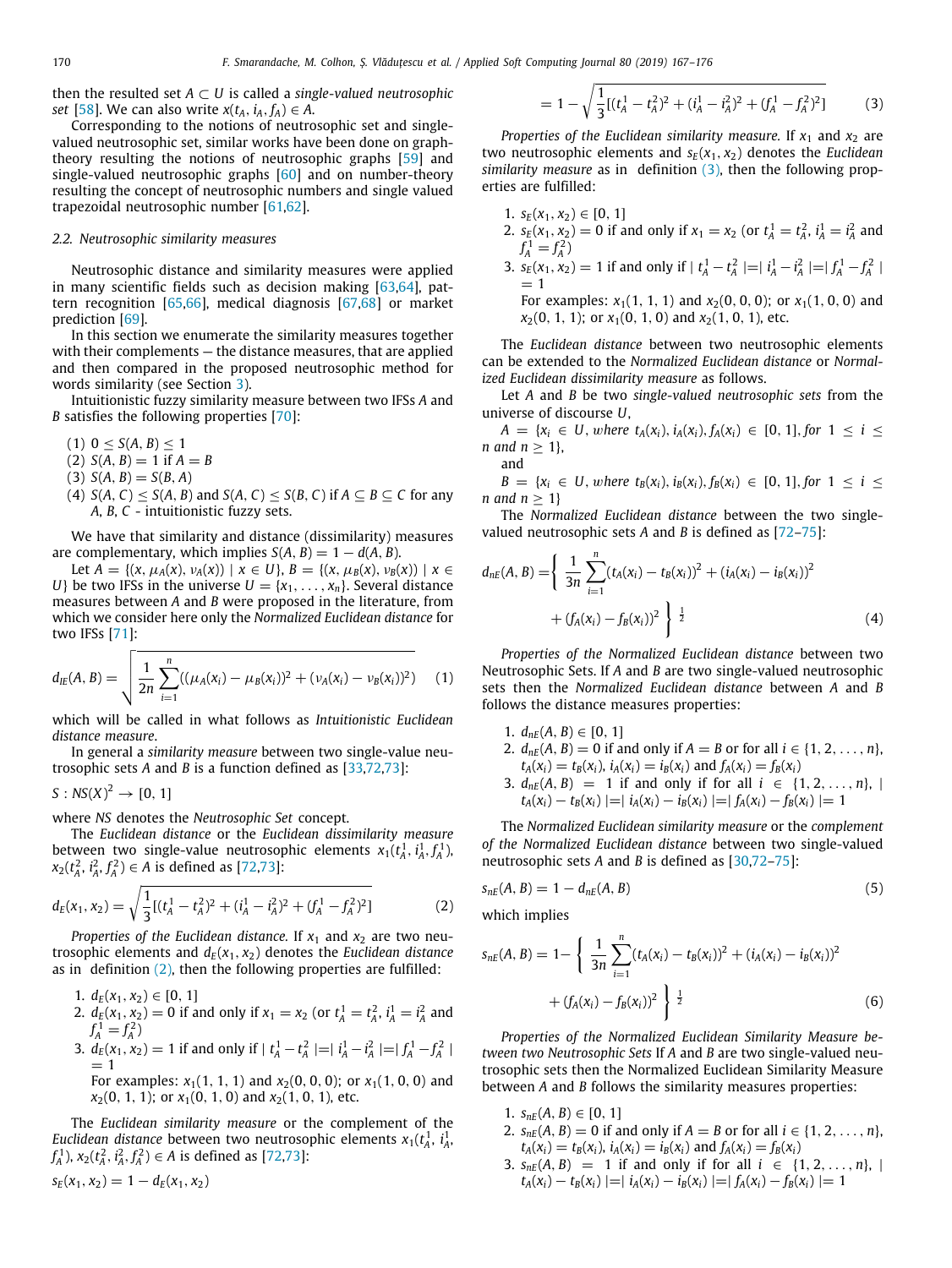Another commonly used distance measure for two singlevalued neutrosophic sets *A* and *B* is *Normalized Hamming distance measure* defined as [[76](#page-9-3)]:

$$
d_{nH}(A, B) = \frac{1}{3n} \sum_{i=1}^{n} (| t_A(x_i) - t_B(x_i) | + | i_A(x_i) - i_B(x_i) | + | f_A(x_i) - f_B(x_i) |)
$$
\n
$$
(7)
$$

## **3. Proposed approach**

<span id="page-4-0"></span>In this section we present a method designed for determining the semantic distance between pairs of words using a neutrosophic approach in which a word is interpreted as a *singlevalued neutrosophic set* [[47](#page-8-19)[,48\]](#page-8-20). The semantic distances are determined without taking into account the part of speech data of the involved words. In our approach, the words are internally represented as vectors of three values, their corresponding SentiWordNet scores (shortly, SWN scores). Thus, any lexical and syntactical information about words is discarded.

In what follows we describe all the involved data, the theoretical concepts and the representations used in the implementation of the proposed similarity method.

#### *3.1. Word-level neutrosophic sentiment similarity*

In this study we address the problem of sentiment similarity between pairs of words by following the neutrosophic approach firstly proposed in [\[49](#page-8-21)] in which a word w is interpreted as a *single-valued neutrosophic set* [[47,](#page-8-19)[48](#page-8-20)] having the representation:

$$
w = (\mu_{truth}(w), \mu_{indeterminacy}(w), \mu_{false}(w))
$$
\n(8)

where  $\mu_{truth}(w)$  denotes the *truth membership degree* of w,  $\mu$ <sub>indeterminacy</sub>(w) represents the *indeterminacy membership degree* of w and  $\mu_{\text{false}}(w)$  represents the *false membership degree* of the word w, with  $\mu_{truth}(w)$ ,  $\mu_{indeterminacy}(w)$ ,  $\mu_{false}(w) \in [0, 1]$ .

Similar with [[49](#page-8-21)] we use the SentiWordNet lexical resource (shortly, SWN) in order to fuel the proposed approach with data. More precisely, the three membership degrees of the words representation (see Eq.  $(8)$  $(8)$  $(8)$ ) are the positive, neutral and, correspondingly, the negative scores provided by SentiWordNet.

*Problem definition.* We propose and evaluate a method for the problem of determining the sentiment class of a word  $w$  by measuring its distance from several *seed words*, one seed word for each sentiment class. In this assumption, we propose the usage of three semantic distances: *Intuitionistic Euclidean distance, Euclidean distance* and *Hamming distance*. We work with 7 seed words, each seed word being a representative sentiment word for each of the seventh sentiment degrees: *strong positive*, *positive*, *weak positive*, *neutral*, *weak negative*, *negative* and *strong negative*. We prove that all the considered theoretical concepts work very well as we apply and evaluate them on all the SentiWordNet words (that is, 155 287 words).

If  $w_1$  and  $w_2$  are highly similar, we expect the semantic distance value to be closer to 0, otherwise semantic relatedness value should be closer to 1. We consider SentiWordNet sentiment scores as the only features of the words.

As we have already pointed out, in this approach, a word internal representation consists of its SWN scores. In this assumption, a word w can be considered a *single-valued neutrosophic set* and thus, all the properties involving this concept can be used and applied.

In order to exemplify this assumption, let us consider the verb ''scam''. In the SWN dataset this word has a single entry, that is it has a single SWN score triplet:

$$
scam = (0, 0.125, 0.875)
$$

By following the neutrosophic assumption in which a word is considered a single-value neutrosophic set, the representation of the word  $w$  becomes:

$$
w(t_w,i_w,f_w)\,
$$

where:

- the degree of membership,  $t_w$ , is the word positive score,
- the degree of indeterminate-membership,  $i_w$ , is the word neutral score,
- the degree of non-membership,  $f_w$ , is the word negative score.

Obviously the conditions imposed on these degree values are preserved:  $t_w$ ,  $i_w$ ,  $f_w \in [0, 1]$  and  $0 \le t_w + i_w + f_w = 1 \le 3$ .

For the considered example we have:  $t_{\text{scam}} = 0$ ,  $i_{\text{scam}} = 0.125$ and *fscam* = 0.875, which implies *scam*(0, 0.125, 0.875).

Let us now consider the general case in which a word  $w$  can appear in more than one synset in the SentiWordNet lexicon, meaning that the word has more than one sense. In this case we have *n* SWN score triplets for a single word *w*, with  $n \geq 1$ .

In order to construct the neutrosophic word representation, a single scores triplet must be provided. For this reason, for every word  $w$  with  $n$  senses,  $n \geq 1$ , we implemented the *weighted average formula* (after [\[77](#page-9-4)]) over all its positive, negative and, respectively, neutral scores obtaining in this manner three sentiment scores for all the three facets of a word sentiment polarity:

<span id="page-4-1"></span> $\bullet$  the overall positive score of the word  $w$ :

$$
t_w = \frac{t_{w1} + \frac{1}{2}t_{w2} + \dots + \frac{1}{n}t_{wn}}{1 + \frac{1}{2} + \dots + \frac{1}{n}}
$$
(9)

 $\bullet$  the overall neutral score of the word  $w$ :

$$
i_w = \frac{i_{w^1} + \frac{1}{2}i_{w^2} + \dots + \frac{1}{n}i_{w^n}}{1 + \frac{1}{2} + \dots + \frac{1}{n}}
$$
(10)

 $\bullet$  the overall negative score of the word  $w$ :

$$
f_w = \frac{f_{w1} + \frac{1}{2}f_{w2} + \dots + \frac{1}{n}f_{wn}}{1 + \frac{1}{2} + \dots + \frac{1}{n}}
$$
(11)

where  $w<sup>1</sup>$  denotes the first sense of the word  $w, w<sup>2</sup>$  represents the second sense of the word  $w$ , etc.

In order to calculate the overall scores of a word  $w$  we use the weighted average formula because it considers frequencies of the words' senses: the score of the first sense (which is the most frequent) is preserved entirely, while the rest of the scores, which correspond to the less used senses, appear divided accordingly (by 1/2, 1/3, etc.)

The sentiment class of a word is determined by computing a single score upon these overall scores. This unique score will represent the average of the differences between the positivity and negativity scores calculated per each sense.

More precisely, for a word w with *n* senses, the single sentiment score is determined by following the already defined mechanism for words' scores calculus based on SentiWordNet triplets (see  $[42]$  $[42]$  $[42]$ ) which implies to determine the average weighted difference between their positive and negative scores such as:

$$
\frac{1}{n}\sum_{i=1}^n \omega_i (pos_i - neg_i)
$$

where the weights  $\omega_i$  are chosen taking into account several word characteristics which can carry different levels of importance in conveying the described sentiment  $[42]$  $[42]$  $[42]$  (such as part of speech) and *n* represents the number of synsets in which the word w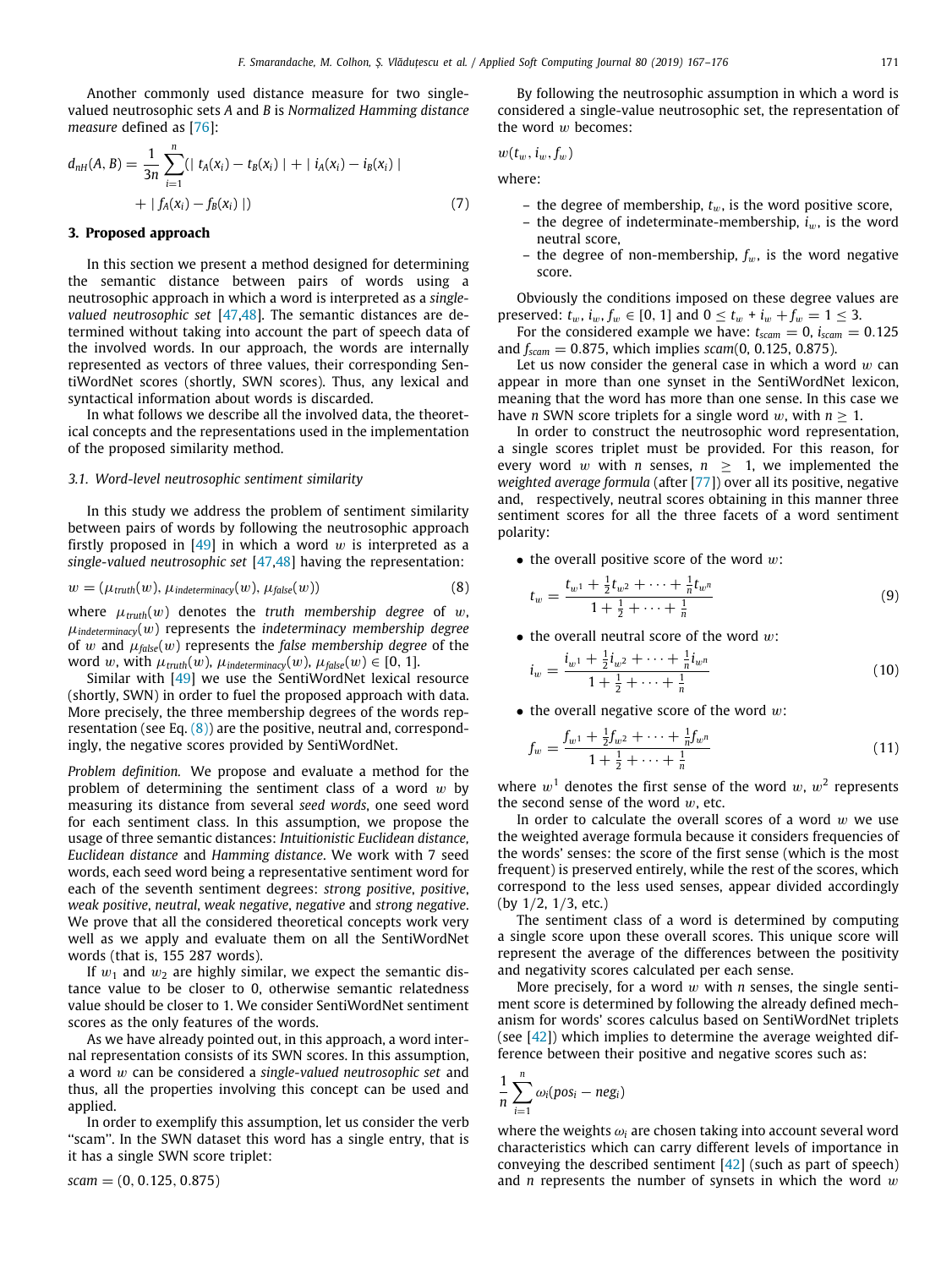```
function sent class(score)
    sent_class <- "neutral"
    IF (score > 0.5) THEN sent_class <- "strong positive" ELSE
    IF (0.25 < score <= 0.5) THEN sent_class <- "positive" ELSE
    IF (0 < score <= 0.25) THEN sent_class <- "weak positive" ELSE
    IF (-0.25 \leq score \leq 0) THEN sent_clas <- "weak negative" ELSE
    IF (-0.5 \leq score \leq -0.25) THEN sent_class \leq "negative" ELSE
    IF (score < -0.5) THEN sent_class <- "strong negative"
```

```
return sent_class
endfunction
```
**Fig. 1.** The *sent*−*class* function.

```
function distance(dist, sent_class_w1, sent_class_w2)
    IF (dist is between Table2(sent_class_w1, sent_class_w2))
        return true
    return false
endfunction
```
**Fig. 2.** The *e*v*aluate* function.

<span id="page-5-2"></span>appears, that is the number of its senses. The average is used in order to ensure that the resulted scores are ranging between  $-1$ and 1 [\[42\]](#page-8-14).

Let us consider a word w with *n* senses,  $w_1, w_2, \ldots, w_n$ . In this study the overall score of the word  $w$  is determined using the formula [\[42,](#page-8-14)[77](#page-9-4)]:

$$
score = \frac{(t_{w_1} - f_{w_1}) + \frac{1}{2}(t_{w_2} - f_{w_2}) + \dots + \frac{1}{n}(t_{w_n} - f_{w_n})}{1 + \frac{1}{2} + \dots + \frac{1}{n}}
$$
(12)

As we have already pointed out, the values of *score* vary between  $-1$  (meaning that the word w is a "strong negative" word) and 1 (the word  $w$  is a "strong positive" word).

Usually sentiment analysis applications deal with binary (positive vs. negative) or ternary (positive vs. negative vs. objective) classifications which normally leads to very good state-of-the-art accuracy (more then 70%) [\[42](#page-8-14)]. In this study, using the sentiment scores defined for the SentiWordNet synsets, we consider all the degrees of sentiments referred in the literature:

- *strong positive/negative word*: great difference between the positive/ negative scores and the negative/positive scores of the word (usually, above 0.5)
- *positive/negative word*: the positive/negative scores are greater than the negative/positive ones (the difference is smaller than 0.5 but greater than 0.25)
- *weak positive/negative word*: small difference between the positive/ negative scores and the negative/positive ones
- *neutral word*: the neutral scores subsume the positive and negative scores.

We defined a set of rules in order to uniquely map the general score of a word to one of the following sentiment classes: ''*strong positive*'', ''*positive*'', ''*weak positive*'', ''*neutral*'', ''*weak negative*'', ''*negative*'', ''*strong negative*''. The rules are given in an algorithmic form under the *sent*−*class* function in [Fig.](#page-5-1) [1](#page-5-1).

If  $w_1$  and  $w_2$  are two words:  $w_1(t_{w_1}, i_{w_1}, f_{w_1})$ ,  $w_2(t_{w_2}, i_{w_2}, f_{w_2})$ , the distance measures between  $w_1$  and  $w_2$  are as follows:

1. Intuitionistic Euclidean distance:

$$
d_{IE}(w_1, w_2) = \sqrt{\frac{1}{2}[(t_{w_1} - t_{w_2})^2 + (f_{w_1} - f_{w_2})^2]}
$$
(13)

2. Euclidean distance:

 $d_F(w_1, w_2)$ 

$$
= \sqrt{\frac{1}{3}[(t_{w_1} - t_{w_2})^2 + (i_{w_1} - i_{w_2})^2 + (f_{w_1} - f_{w_2})^2]} \qquad (14)
$$

3. Hamming distance:

$$
d_H(w_1, w_2) = \frac{1}{3} \Big[ |t_{w_1} - t_{w_2}| + |t_{w_1} - t_{w_2}| + |f_{w_1} - f_{w_2}| \Big]
$$
\n(15)

### **4. Experimental setup**

<span id="page-5-0"></span>We evaluate the accuracy of the considered mechanism by implementing the Normalized Euclidean and, in order to give terms of comparison, we also evaluate the Normalized Hamming distance and Intuitionistic Euclidean distance in the same scenario.

In [Table](#page-6-0) [2](#page-6-0) we give the values we impose on the distance measures with respect to the sentiment classes of the involved two words. The values of [Table](#page-6-0) [2](#page-6-0) are symmetrical and for this reason only the values under the main diagonal are given.

Obviously, we considered the smallest distance values in cases of words having the same sentiment class (these cases are given on the diagonal). A strong value for distance value means that the two words are completely dissimilar from the sentiment polarity point of view. For example, a word having ''*negative*'' sentiment class (or shortly, a negative word) and a word with ''*positive*'' sentiment class (a positive word) must have the distance value *d* bigger than 0.65, where *d* cannot be greater than 1.

Based on [Table](#page-6-0) [2](#page-6-0) values, the evaluation of the distance values with respect to the sentiment classes of the involved words is depicted in [Fig.](#page-5-2) [2.](#page-5-2)

For the evaluation scenario we chose seven ''seed words'', one for each sentiment class and we iterate through the lexical resource and calculate the distance measures between each of the seven seed words and all the words that appear in SentiWordNet (155287 words in total).

Resuming, the algorithmic form of the evaluation scenario for the proposed word-level sentiment similarity method is given in [Fig.](#page-6-1) [3](#page-6-1).

#### *4.1. Evaluation scores*

In [Table](#page-6-2) [3](#page-6-2) we present the selected seed words together with the results obtained by implementing and evaluating all the three distance measures proposed for this study: Normalized Euclidean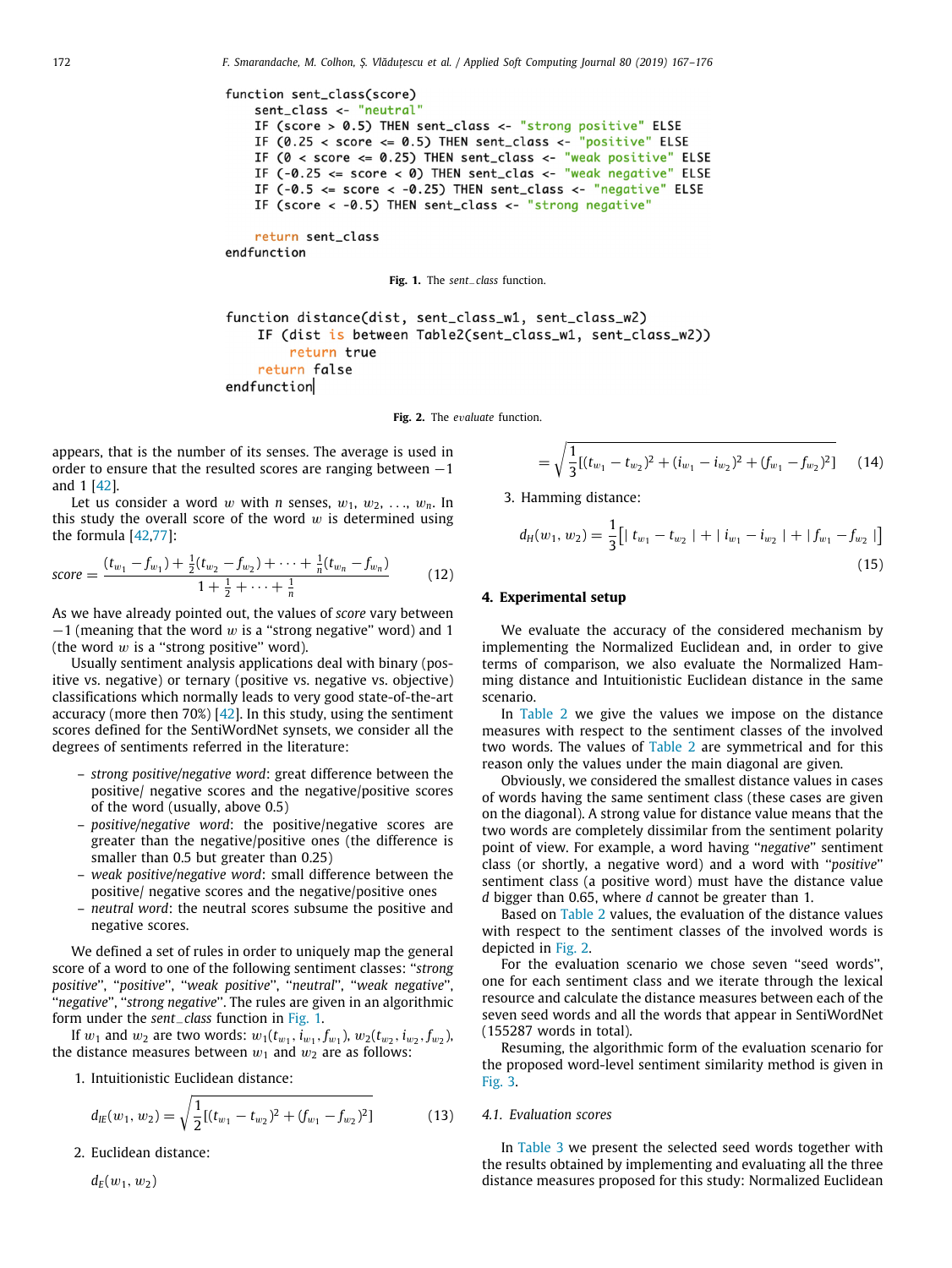foreach seed\_w <- seed word from sentiment classes: {strong positive, positive, weak positive, neutral, weak negative, negative, strong negative}

#### seed\_sent\_class <- sentiment class of seed\_w

```
foreach w <- word from SentiWordNet
   score \leq overall score of w
   w_sent_class <- sentiment_class(score)
    foreach d <- distance from {dIF, dE, dH}
        evaluate(d, w_sent_class, seed_sent_class)
    endfor
endfor
```
endfor

**Fig. 3.** The evaluation scenario.

#### <span id="page-6-1"></span><span id="page-6-0"></span>**Table 2**

| The used distance measure values with respect to the words sentiment classes. |                 |             |               |             |               |          |                 |  |
|-------------------------------------------------------------------------------|-----------------|-------------|---------------|-------------|---------------|----------|-----------------|--|
| Strong positive                                                               | [0, 0.2)        |             |               |             |               |          |                 |  |
| Positive                                                                      | [0, 0.3)        | [0, 0.2)    |               |             |               |          |                 |  |
| Weak positive                                                                 | [0.25, 0.5)     | [0, 0.3]    | [0, 0.2)      |             |               |          |                 |  |
| Neutral                                                                       | [0.3, 0.65]     | [0.3, 0.65] | [0, 0.3]      | [0, 0.2)    |               |          |                 |  |
| Weak negative                                                                 | (0.65, 1]       | (0.65, 1]   | [0.25, 0.5]   | [0, 0.3]    | [0, 0.2)      |          |                 |  |
| Negative                                                                      | (0.65, 1]       | (0.65, 1]   | (0.65, 1]     | [0.3, 0.65] | [0, 0.3)      | [0, 0.2) |                 |  |
| Strong negative                                                               | (0.65, 1]       | (0.65, 1]   | (0.65, 1]     | [0.3, 0.65] | [0.25, 0.5]   | [0, 0.3] | [0, 0.2)        |  |
| Sent. classes                                                                 | Strong positive | Positive    | Weak positive | Neutral     | Weak negative | Negative | Strong negative |  |

#### **Table 3**

<span id="page-6-2"></span>Evaluation scores.

| Seed word                                                                                  | Similarity distance precision |                     |                                         |  |  |
|--------------------------------------------------------------------------------------------|-------------------------------|---------------------|-----------------------------------------|--|--|
|                                                                                            | Euclidean<br>distance         | Hamming<br>distance | Intuitionistic<br>Euclidean<br>distance |  |  |
| Sent, class: Strong positive<br>Word: singable#a<br>Overall scores: (0.75, 0.0, 0.25)      | 0.8411                        | 0.8580              | 0.8808                                  |  |  |
| Sent. class: Positive<br>Word: spunky#a<br>Overall scores: (0.5416, 0.2083, 0.25)          | 0.7714                        | 0.7725              | 0.8059                                  |  |  |
| Sent. class: Weak positive<br>Word: immunized#a<br>Overall scores: (0.5, 0.375, 0.125)     | 0.0392                        | 0.0608              | 0.1219                                  |  |  |
| Sent. class: Neutral<br>Word: hydrostatic#a<br>Overall scores: (0.0, 0.0, 1.0)             | 0.9676                        | 0.9489              | 0.9570                                  |  |  |
| Sent, class: Weak negative<br>Word: misguided#a<br>Overall scores: (0.25, 0.4583, 0.2916)  | 0.0973                        | 0.1070              | 0.1279                                  |  |  |
| Sent. class: Negative<br>Word: reformable#a<br>Overall scores: (0.125, 0.5, 0.375)         | 0.8259                        | 0.8260              | 0.8573                                  |  |  |
| Sent, class: Strong negative<br>Word: unworkmanlike#a<br>Overall scores: (0.0, 0.75, 0.25) | 0.8542                        | 0.8764              | 0.8875                                  |  |  |
|                                                                                            |                               |                     |                                         |  |  |

distance, Normalized Hamming distance and Intuitionistic Euclidean distance measure.

The obtained accuracy results are mainly influenced by the way in which the considered seed words can be distinguished from the most preponderant words of this lexical resource, that is from the *neutral words* as they are the most frequent words of the SentiWordNet resource.

As it can be seen in [Table](#page-6-2) [3](#page-6-2) and [Fig.](#page-7-22) [4](#page-7-22) the considered distance measures have a similar behaviour: all the distance measures have more than 77% precision for the most of the considered seed words, which is above the average precision (70%) recognized in the specialized literature for the sentiment classifiers accuracy.

The highest precision (more than 74%) is achieved by applying the distance measures between the *neutral seed word* and all the SentiWordNet's words. Also very good scores (more than 82%) were achieved by applying the distances between the *negative seed word* and SentiWordNet words, then we have the scores corresponding to the *strong positive seed word* (more than 0.84 as precision) and finally the scores corresponding to the *positive seed word* (more than 77% precision).

But these very good results were not achieved for the *weak positive seed word* and *weak negative seed word* where the precision is almost zero. This failure can be caused by the fact that these particular sentiment words cannot be distinguished very well from the most preponderant words of SentiWordNet, that is from the *neutral words*.

We can therefore conclude that all the considered distance measures can distinguish very well the words of the most important sentiment classes from the point of view of a sentiment classifier: the (strong) positive or negative words and the neutral words. Still, the proposed measures are not capable for measuring the similarity of *weak sentiment words* with the rest of the sentiment words.

The most important conclusion that comes from the performed experiment is that the behaviour of all the considered distance measures is very similar  $-$  almost identical (see [Fig.](#page-7-22) [4\)](#page-7-22). We interpret this result as a proof for the robustness of the considered theory.

## **5. Conclusions and future work**

In the latest years there has been developed a relatively large number of word-to-word similarity studies that can be grouped in two main categories: distance-oriented measures applied on structured representations and metrics based on distributional similarity learned from large text collections [\[50\]](#page-8-22).

In this paper we propose a sentiment similarity method that fits in the first category of similarity studies and which takes into account only the sentiment aspects of the words and not their lexical category. We follow here recent text similarity approaches such as [[1](#page-7-0)[,28\]](#page-8-3) defined around the same hypothesis which postulates that knowing the sentiment is beneficial in measuring the similarity.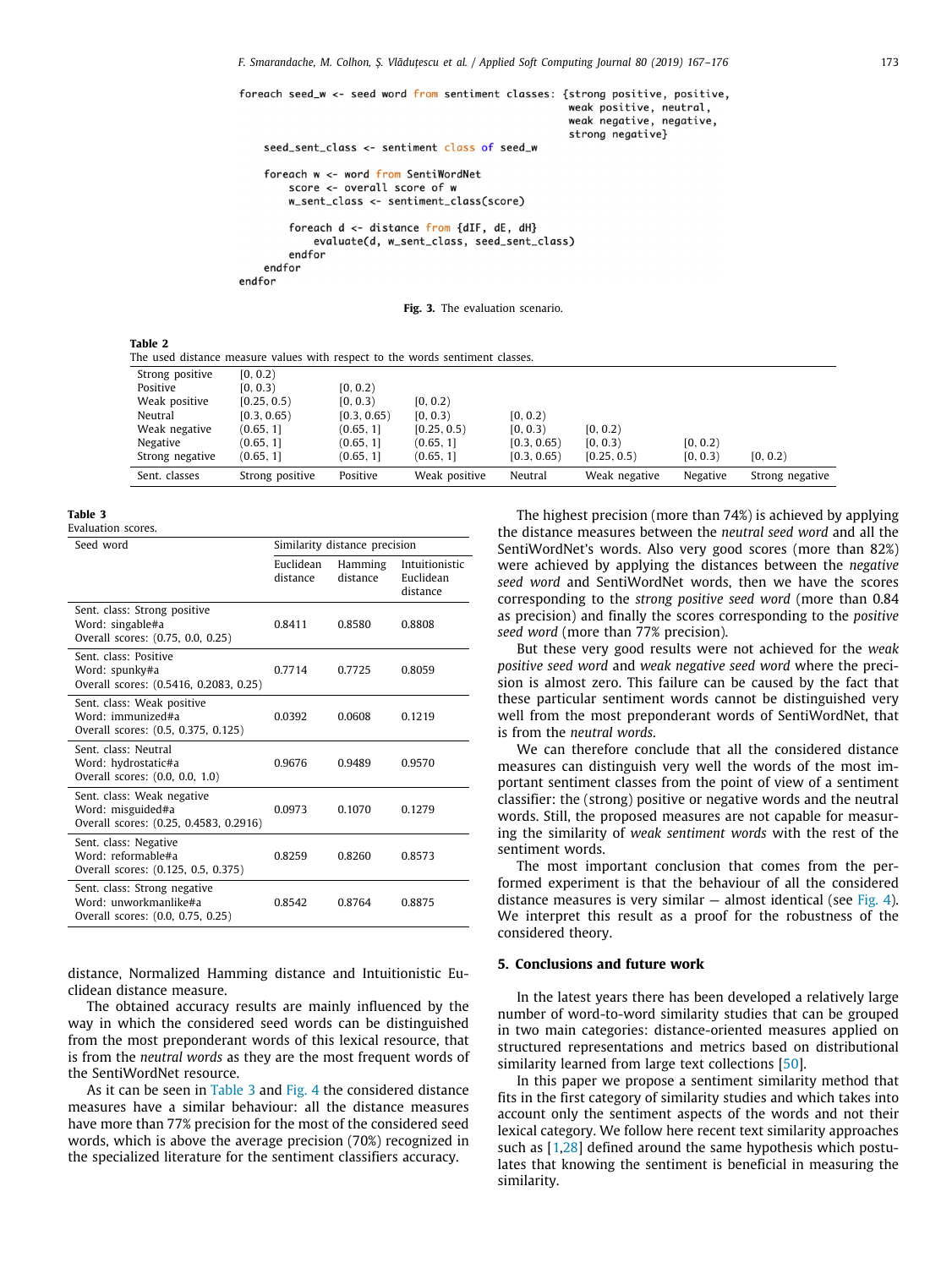

**Fig. 4.** The graphical visualization of the similarity distances precision.

<span id="page-7-22"></span>Our proposal is formalized in a domain that was never used before for this kind of task — the neutrosophic theory, as it uses neutrosophic sets for representing the sentiment aspects of the words. The neutrosophic set is a generalization of the intuitionistic fuzzy set concept, and thus our proposal is in line with the recent fuzzy based studies that started to emerge for text processing tasks [[20](#page-7-17)[,78,](#page-9-5)[79](#page-9-6)]. Indeed, fuzzy logic is capable of dealing with linguistic uncertainty as it considers the classification problem to be a ''degree of grey'' problem rather than a ''black and white'' problem [\[20\]](#page-7-17) (the last one is the most used approach in sentiment analysis tasks).

For this first approach we obtained very promising results. Indeed, by applying distance measures on the neutrosophic words representations we shown that we can thus obtain a similarity method as we manage very clear to distinguish the words of the most important sentiment classes from the rest of the considered words: the SentiWordNet entries, that is, 155 287 words of all possible sentiment classes.

We also plan to extend our study to sequences of words with the intended scope of designing a method that can be applied for measuring documents similarity.

## **Conflict of interest**

The authors declare that the research was conducted in the absence of any commercial or financial relationships that could be construed as a potential conflict of interest.

#### **References**

- <span id="page-7-0"></span>[1] A. Kashyap, L. Han, R. Yus, J. Sleeman, T. Satyapanich, S. Gandhi, T. Finin, Robust semantic text similarity using LSA, machine learning, and linguistic resources, Lang. Resour. Eval. 50 (1) (2016) 125–161, [http://dx.doi.org/10.](http://dx.doi.org/10.1007/s10579-015-9319-2) [1007/s10579-015-9319-2](http://dx.doi.org/10.1007/s10579-015-9319-2).
- <span id="page-7-1"></span>[2] B. Dolan, C. Quirk, C. Brockett, Unsupervised construction of large paraphrase corpora: exploiting massively parallel news sources, in: Proceedings of the 20th International Conference on Computational Linguistics, in: COL-ING '04, Stroudsburg, PA, USA, 2004, [http://dx.doi.org/10.3115/1220355.](http://dx.doi.org/10.3115/1220355.1220406) [1220406,](http://dx.doi.org/10.3115/1220355.1220406) Article 350.
- <span id="page-7-2"></span>[3] B. Sriram, D. Fuhry, E. Demir, H. Ferhatosmanoglu, M. Demirbas, Short text classification in twitter to improve information filtering, in: Proceedings of the 33rd International ACM SIGIR conference on Research and Development in Information Retrieval (SIGIR '10), New York, USA, 2010, pp. 841–842, <http://dx.doi.org/10.1145/1835449.1835643>.
- <span id="page-7-3"></span>[4] D. Borth, J. Rongrong, T. Chen, T. Breuel, S.F. Chang, Large-scale visual sentiment ontology and detectors using adjective noun pairs, in: Proceedings of the 21st ACM International Conference on Multimedia (MM '13), New York, USA, 2013, pp. 223–232, <http://dx.doi.org/10.1145/2502081.2502282>.
- <span id="page-7-4"></span>[5] T.A.S. Coelho, P.P. Calado, L.V. Souza, B. Ribeiro-Neto, R. Muntz, Image retrieval using multiple evidence ranking, IEEE Trans. Knowl. Data Eng. 16 (4) (2004) 408–417, [http://dx.doi.org/10.1109/TKDE.2004.1269666.](http://dx.doi.org/10.1109/TKDE.2004.1269666)
- <span id="page-7-5"></span>[6] [D. Metzler, S. Dumais, C. Meek, Similarity measures for short segments](http://refhub.elsevier.com/S1568-4946(19)30160-7/sb6) [of text, in: G. Romano G. Amati \(Ed.\), Proceedings of the 29th European](http://refhub.elsevier.com/S1568-4946(19)30160-7/sb6) [conference on IR research \(ECIR'07\), Springer-Verlag, Berlin, Heidelberg,](http://refhub.elsevier.com/S1568-4946(19)30160-7/sb6) [2007, pp. 16–27.](http://refhub.elsevier.com/S1568-4946(19)30160-7/sb6)
- <span id="page-7-6"></span>[7] D. Kauchak, R. Barzilay, Paraphrasing for automatic evaluation, in: Proceedings of the Main Conference on Human Language Technology Conference of the North American Chapter of the Association of Computational Linguistics (HLT-NAACL '06), Stroudsburg, PA, USA, 2006, pp. 455–462, [http://dx.doi.org/10.3115/1220835.1220893.](http://dx.doi.org/10.3115/1220835.1220893)
- <span id="page-7-7"></span>[8] E. Cambria, B. Schuller, Y. Xia, C. Havasi, New avenues in opinion mining and sentiment analysis, IEEE Intell. Syst. 28 (2) (2013) 15–21, [http://dx.](http://dx.doi.org/10.1109/MIS.2013.30) [doi.org/10.1109/MIS.2013.30](http://dx.doi.org/10.1109/MIS.2013.30).
- <span id="page-7-8"></span>[9] R.A. Calvo, S. D'Mello, Affect detection: an interdisciplinary review of models methods and their applications, IEEE Trans. Affect. Comput. 1 (1) (2010) 18–37, [http://dx.doi.org/10.1109/T-AFFC.2010.1.](http://dx.doi.org/10.1109/T-AFFC.2010.1)
- <span id="page-7-9"></span>[10] H. Gunes, B. Schuller, Categorical and dimensional affect analysis in continuous input: current trends and future directions, Image Vis. Comput. 31 (2) (2013) 120–136, [http://dx.doi.org/10.1016/j.imavis.2012.06.016.](http://dx.doi.org/10.1016/j.imavis.2012.06.016)
- <span id="page-7-10"></span>[11] B. Pang, L. Lee, A sentimental education: sentiment analysis using subjectivity summarization based on minimum cuts, in: Proceedings of the 42nd Meeting of the Association for Computational Linguistics (ACL'04), 2004, pp. 271–278, <http://dx.doi.org/10.3115/1218955.1218990>.
- <span id="page-7-21"></span>[12] B. Pang, L. Lee, Seeing stars: exploiting class relationships for sentiment categorization with respect to rating scales, in: Proceedings of the 43rd Meeting of the Association for Computational Linguistics (ACL'05), 2005, pp. 115–124, <http://dx.doi.org/10.3115/1219840.1219855>.
- [13] B. Pang, L. Lee, Opinion mining and sentiment analysis, Found. Trends Inf. Retr. 2 (1–2) (2008) 1–135, <http://dx.doi.org/10.1561/1500000011>.
- <span id="page-7-11"></span>[14] [B. Liu, Sentiment Analysis and Opinion Mining, Morgan & Claypool](http://refhub.elsevier.com/S1568-4946(19)30160-7/sb14) [Publishers, 2012.](http://refhub.elsevier.com/S1568-4946(19)30160-7/sb14)
- <span id="page-7-12"></span>[15] E. Cambria, Affective computing and sentiment analysis, IEEE Intell. Syst. 31 (2) (2016) 102–107, [http://dx.doi.org/10.1109/MIS.2016.31.](http://dx.doi.org/10.1109/MIS.2016.31)
- <span id="page-7-13"></span>[16] L. Augustyniak, P. Szymanski, T. Kajdanowicz, W. Tuliglowicz, Comprehensive study on lexicon-based ensemble classification sentiment analysis, Entropy 18 (1) (2016) 4, <http://dx.doi.org/10.3390/e18010004>.
- <span id="page-7-14"></span>[17] [S. Fathi, H. ElGhawalby, A.A. Salama, A neutrosophic graph similarity mea](http://refhub.elsevier.com/S1568-4946(19)30160-7/sb17)[sures, in: F. Smarandache, S. Pramanik \(Eds.\), New Trends in Neutrosophic](http://refhub.elsevier.com/S1568-4946(19)30160-7/sb17) [Theory and Applications, Pons Editions, 2016, pp. 291–301.](http://refhub.elsevier.com/S1568-4946(19)30160-7/sb17)
- <span id="page-7-15"></span>[18] A.F. Smeaton, Progress in the application of natural language processing to information retrieval tasks, Comput. J. 35 (3) (1992) 268–278, [http:](http://dx.doi.org/10.1093/comjnl/35.3.268) [//dx.doi.org/10.1093/comjnl/35.3.268.](http://dx.doi.org/10.1093/comjnl/35.3.268)
- <span id="page-7-16"></span>[19] A. Papadopoullos, J. Desbiens, Method and system for analysing sentiments, Google Patents, US Patent App. 14/432, 436, 2015. [https://encrypted.google.](https://encrypted.google.com/patents/US20150286953) [com/patents/US20150286953.](https://encrypted.google.com/patents/US20150286953)
- <span id="page-7-17"></span>[20] C. Jefferson, H. Liu, M. Cocea, Fuzzy approach for sentiment analysis, in: Proceedings of International Conference on Fuzzy Systems (FUZZ-IEEE 2017), Naples, Italy, 2017, pp. 1–6, [http://dx.doi.org/10.1109/FUZZ-](http://dx.doi.org/10.1109/FUZZ-IEEE.2017.8015577)[IEEE.2017.8015577.](http://dx.doi.org/10.1109/FUZZ-IEEE.2017.8015577)
- <span id="page-7-18"></span>[21] R. Batuwita, V. Palade, FSVM-CIL: fuzzy support vector machines for class imbalance learning, IEEE Trans. Fuzzy. Syst. 18 (3) (2010) 558–571, [http:](http://dx.doi.org/10.1109/TFUZZ.2010.2042721) [//dx.doi.org/10.1109/TFUZZ.2010.2042721](http://dx.doi.org/10.1109/TFUZZ.2010.2042721).
- [22] M. Dragoni, G. Petrucci, A fuzzy-based strategy for multi-domain sentiment analysis, Internat. J. Approx. Reason. 93 (2018) 59–73, [http://dx.doi.org/10.](http://dx.doi.org/10.1016/j.ijar.2017.10.021) [1016/j.ijar.2017.10.021.](http://dx.doi.org/10.1016/j.ijar.2017.10.021)
- <span id="page-7-19"></span>[23] C. Zhao, S. Wang, D. Li, Determining fuzzy membership for sentiment classification: a three-layer sentiment propagation model, PLoS ONE 11 (11) (2016) e0165560, [http://dx.doi.org/10.1371/journal.pone.0165560.](http://dx.doi.org/10.1371/journal.pone.0165560)
- <span id="page-7-20"></span>[24] K. Howells, A. Ertugan, Applying fuzzy logic for sentiment analysis of social media network data in marketing, Procedia Comput. Sci. 120 (2017) 664–670, <http://dx.doi.org/10.1016/j.procs.2017.11.293>.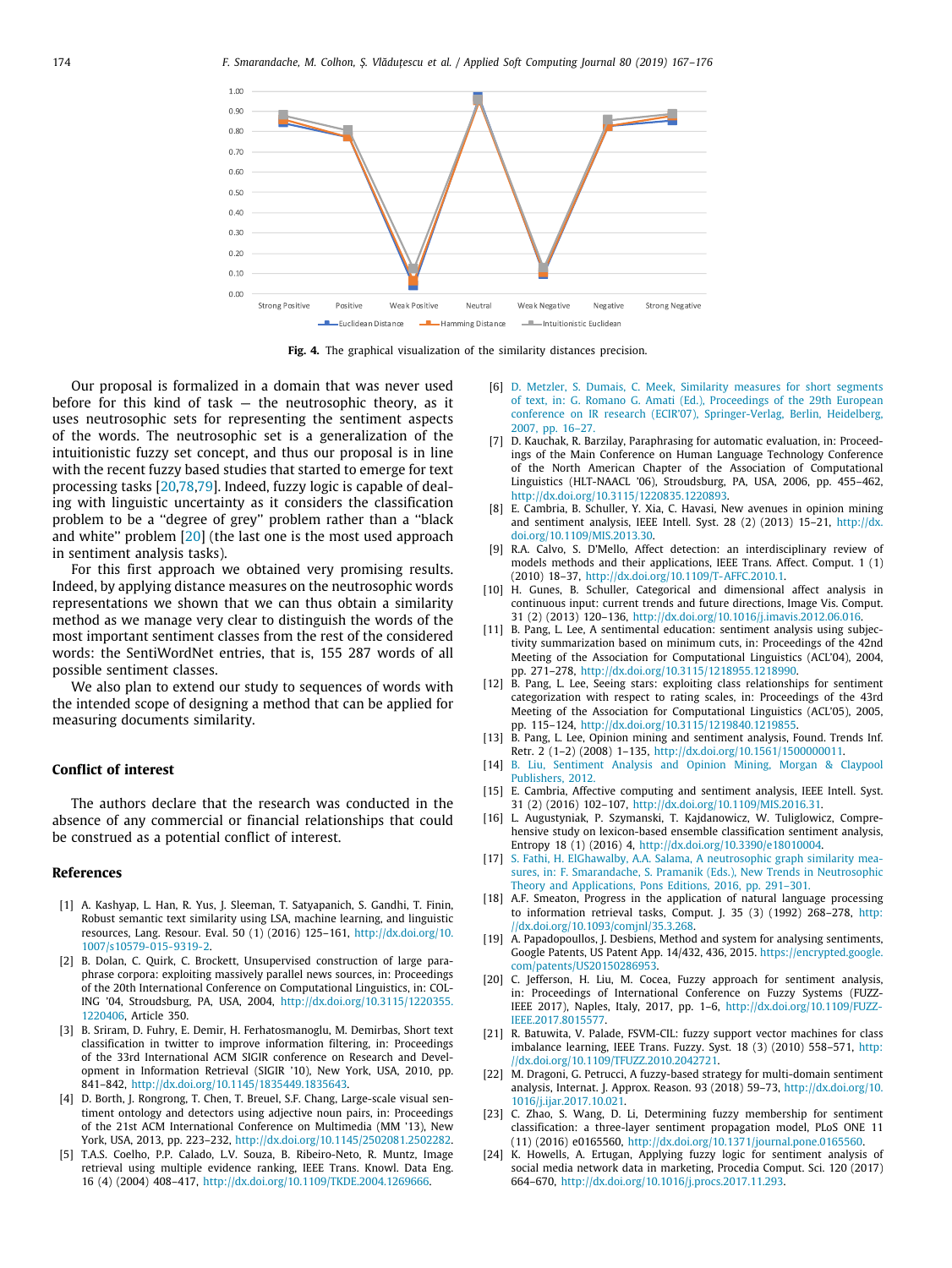- <span id="page-8-0"></span>[25] P. Turney, M. Littman, Measuring praise and criticism: inference of semantic orientation from association, ACM Trans. Inform. Syst. 21 (4) (2003) 315–346, <http://dx.doi.org/10.1145/944012.944013>.
- <span id="page-8-1"></span>[26] [S.M. Kim, E. Hovy, Extracting opinions, opinion holders, and topics ex](http://refhub.elsevier.com/S1568-4946(19)30160-7/sb26)[pressed in online news media text, in: Proceedings of the Workshop on](http://refhub.elsevier.com/S1568-4946(19)30160-7/sb26) [Sentiment and Subjectivity in Text \(ACL'06\), 2006, pp. 1–8.](http://refhub.elsevier.com/S1568-4946(19)30160-7/sb26)
- <span id="page-8-2"></span>[27] [M. Mohtarami, H. Amiri, L. Man, P.T. Thanh, L.T. Chew, Sense sentiment](http://refhub.elsevier.com/S1568-4946(19)30160-7/sb27) [similarity: an analysis, in: Proceedings of the Twenty-Sixth Conference on](http://refhub.elsevier.com/S1568-4946(19)30160-7/sb27) [Artificial Intelligence \(AAAI'12\), 2012, pp. 1706–1712.](http://refhub.elsevier.com/S1568-4946(19)30160-7/sb27)
- <span id="page-8-3"></span>[28] [R. Balamurali, S. Mukherjee, A. Malu, P. Bhattacharyya, Leveraging senti](http://refhub.elsevier.com/S1568-4946(19)30160-7/sb28)[ment to compute word similarity, in: Proceedings of the 6th International](http://refhub.elsevier.com/S1568-4946(19)30160-7/sb28) [Global Wordnet Conference \(GWC 2012\), Matsue, Japan, 2012, pp. 10–17.](http://refhub.elsevier.com/S1568-4946(19)30160-7/sb28)
- <span id="page-8-4"></span>[29] [T. Wilson, J. Wiebe, R. Hwa, Just how mad are you? finding strong and](http://refhub.elsevier.com/S1568-4946(19)30160-7/sb29) [weak opinion clauses, in: Proceedings of the 21st Conference of the](http://refhub.elsevier.com/S1568-4946(19)30160-7/sb29) [Americaa Association for Artificial Intelligence \(AAAI'04\), San Jose, US,](http://refhub.elsevier.com/S1568-4946(19)30160-7/sb29) [2004, pp. 761–769.](http://refhub.elsevier.com/S1568-4946(19)30160-7/sb29)
- <span id="page-8-27"></span>[30] J. Ye, Similarity measures between interval neutrosophic sets and their applications in multicriteria decision-making, J. Intell. Fuzzy Syst. 26 (1) (2014) 165–172, [http://dx.doi.org/10.3233/IFS-120724.](http://dx.doi.org/10.3233/IFS-120724)
- <span id="page-8-28"></span>[31] [J. Ye, Vector similarity measures of simplified neutrosophic sets and their](http://refhub.elsevier.com/S1568-4946(19)30160-7/sb31) [application in multi-criteria decision-making, Int. J. Fuzzy Syst. 16 \(2\)](http://refhub.elsevier.com/S1568-4946(19)30160-7/sb31) [\(2014\) 204–215.](http://refhub.elsevier.com/S1568-4946(19)30160-7/sb31)
- [32] J. Ye, Multiple attribute group decision-making method with completely unknown weights based on similarity measures under single valued neutrosophic environment, J. Intell. Fuzzy Syst. 27 (6) (2014) 2927–2935, [http://dx.doi.org/10.3233/IFS-141252.](http://dx.doi.org/10.3233/IFS-141252)
- <span id="page-8-5"></span>[33] [J. Ye, Q.S. Zhang, Single valued neutrosophic similarity measures for](http://refhub.elsevier.com/S1568-4946(19)30160-7/sb33) [multiple attribute decision-making, Neutrosophic Sets Syst. 2 \(2014\)](http://refhub.elsevier.com/S1568-4946(19)30160-7/sb33) [48–54.](http://refhub.elsevier.com/S1568-4946(19)30160-7/sb33)
- <span id="page-8-6"></span>[34] [S. Baccianella, A. Esuli, F. Sebastiani, SentiWordNet 3.0: an enhanced lexical](http://refhub.elsevier.com/S1568-4946(19)30160-7/sb34) [resource for sentiment analysis and opinion mining, in: Proceedings of the](http://refhub.elsevier.com/S1568-4946(19)30160-7/sb34) [Seventh International Conference on Language Resources and Evaluation](http://refhub.elsevier.com/S1568-4946(19)30160-7/sb34) [\(LREC 2010\), 2010, pp. 2200–2204.](http://refhub.elsevier.com/S1568-4946(19)30160-7/sb34)
- <span id="page-8-7"></span>[35] V. Rus, N. Niraula, R. Banjade, Similarity measures based on latent dirichlet allocation, in: A. Gelbukh (Ed.), Computational Linguistics and Intelligent Text Processing (CICLing 2013), in: Lecture Notes in Computer Science, vol. 7816, Springer, Berlin, Heidelberg, 2013, pp. 459–470, [http://dx.doi.org/10.](http://dx.doi.org/10.1007/978-3-642-37247-6_37) [1007/978-3-642-37247-6\\_37](http://dx.doi.org/10.1007/978-3-642-37247-6_37).
- <span id="page-8-8"></span>[36] I. Atoum, C.H. Bong, Joint distance and information content word similarity measure, in: Soft Computing Applications and Intelligent Systems. Communications in Computer and Information Science, Vol. 378, Springer, Berlin, Heidelberg, 2013, pp. 257–267, [http://dx.doi.org/10.1007/978-3-](http://dx.doi.org/10.1007/978-3-642-40567-9_22) [642-40567-9\\_22.](http://dx.doi.org/10.1007/978-3-642-40567-9_22)
- <span id="page-8-9"></span>[37] [J.M. Gawron, Improving sparse word similarity models with asymmetric](http://refhub.elsevier.com/S1568-4946(19)30160-7/sb37) [measures, in: Proceedings of the 52nd Annual Meeting of the Association](http://refhub.elsevier.com/S1568-4946(19)30160-7/sb37) [for Computational Linguistics \(ACL'14\), 2014, pp. 296–301.](http://refhub.elsevier.com/S1568-4946(19)30160-7/sb37)
- <span id="page-8-10"></span>[38] [R.L. Goldstone, in: R.A. Wilson, F.C. Keil \(Eds.\), The MIT encyclopedia of](http://refhub.elsevier.com/S1568-4946(19)30160-7/sb38) [the cognitive sciences, Cambridge, UK, 1999, pp. 757–759.](http://refhub.elsevier.com/S1568-4946(19)30160-7/sb38)
- <span id="page-8-11"></span>[39] [C. Fellbaum \(Ed.\), WordNet: An Electronic Lexical Database, MIT Press,](http://refhub.elsevier.com/S1568-4946(19)30160-7/sb39) [Cambridge, MA, 1998.](http://refhub.elsevier.com/S1568-4946(19)30160-7/sb39)
- <span id="page-8-12"></span>[40] V. Negru, G. Grigoraş, D. Dănciulescu, Natural language agreement in the generation mechanism based on stratified graphs, in: Proceedings of the 7th Balkan Conference on Informatics (BCI 2015), Craiova, Romania, 2015, p. 36, <http://dx.doi.org/10.1145/2801081.2801121>.
- <span id="page-8-13"></span>[41] F. Hristea, On a dependency-based semantic space for unsupervised noun sense disambiguation with an underlying Naïve Bayes model, in: Proceedings of the Joint Symposium on Semantic Processing. Textual Inference and Structures in Corpora, Trento, Italy, 2013, pp. 90–94, [http://aclweb.](http://aclweb.org/anthology/W13-3825) [org/anthology/W13-3825](http://aclweb.org/anthology/W13-3825).
- <span id="page-8-14"></span>[42] [E. Russell, Real-Time Topic and Sentiment Analysis in Human-Robot](http://refhub.elsevier.com/S1568-4946(19)30160-7/sb42) [Conversation \(Master's Theses of Marquette University\), 2015, p. 338.](http://refhub.elsevier.com/S1568-4946(19)30160-7/sb42)
- <span id="page-8-15"></span>[43] [J. Kreutzer, N. White, Opinion Mining using SentiWordNet, Uppsala](http://refhub.elsevier.com/S1568-4946(19)30160-7/sb43) [University, 2013.](http://refhub.elsevier.com/S1568-4946(19)30160-7/sb43)
- <span id="page-8-16"></span>[44] [A. Esuli, F. Sebastiani, SENTIWORDNET: a publicly available lexical resource](http://refhub.elsevier.com/S1568-4946(19)30160-7/sb44) [for opinion mining, in: Proceedings of the 5th Conference on Language](http://refhub.elsevier.com/S1568-4946(19)30160-7/sb44) [Resources and Evaluation \(LREC'06\), 2006, pp. 417–422.](http://refhub.elsevier.com/S1568-4946(19)30160-7/sb44)
- <span id="page-8-17"></span>[45] H. Yu, V. Hatzivassiloglou, Towards answering opinion questions: separating facts from opinions and identifying the polarity of opinion sentences, in: Proceedings of the 8th Conference on Empirical Methods in Natural Language Processing (EMNLP'03), 2003, pp. 129–136, [http://dx.doi.org/10.](http://dx.doi.org/10.3115/1119355.1119372) [3115/1119355.1119372.](http://dx.doi.org/10.3115/1119355.1119372)
- <span id="page-8-18"></span>[46] P. Turney, Thumbs up or thumbs down? semantic orientation applied to unsupervised classification of reviews, in: Proceedings of the 40th Annual Meeting of the Association for Computational Linguistics (ACL'02), 2002, pp. 417–424, <http://dx.doi.org/10.3115/1073083.1073153>.
- <span id="page-8-19"></span>[47] [F. Smarandache, Neutrosophy: Neutrosophic Probability, Set, and Logic,](http://refhub.elsevier.com/S1568-4946(19)30160-7/sb47) [American Research Press, Rehoboth, USA, 1998.](http://refhub.elsevier.com/S1568-4946(19)30160-7/sb47)
- <span id="page-8-20"></span>[48] [F. Smarandache, Symbolic Neutrosophic Theory, Europa Nova, Brussels,](http://refhub.elsevier.com/S1568-4946(19)30160-7/sb48) [2015.](http://refhub.elsevier.com/S1568-4946(19)30160-7/sb48)
- <span id="page-8-21"></span>[49] M. Colhon, S. Vlăduțescu, X. Negrea, How objective a neutral word is? a neutrosophic approach for the objectivity degrees of neutral words, Symmetry-Basel 9 (11) (2017) 280, <http://dx.doi.org/10.3390/sym9110280>.
- <span id="page-8-22"></span>[50] [R. Mihalcea, C. Corley, C. Strapparava, Corpus-based and knowledge-based](http://refhub.elsevier.com/S1568-4946(19)30160-7/sb50) [measures of text semantic similarity, in: A. Cohn \(Ed.\), Proceedings of the](http://refhub.elsevier.com/S1568-4946(19)30160-7/sb50) [21st National Conference on Artificial Intelligence, in: AAAI'06, vol 1, AAAI](http://refhub.elsevier.com/S1568-4946(19)30160-7/sb50) [Press, Boston, Massachusetts, 2006, pp. 775–780.](http://refhub.elsevier.com/S1568-4946(19)30160-7/sb50)
- <span id="page-8-23"></span>[51] T.K. Landauer, P.W. Foltz, D. Laham, Introduction to latent semantic analysis, Discourse Processes 25 (1998) 259–284, [http://dx.doi.org/10.1080/](http://dx.doi.org/10.1080/01638539809545028) [01638539809545028](http://dx.doi.org/10.1080/01638539809545028).
- <span id="page-8-24"></span>[52] P. Isola, D. Zoran, D. Krishnan, E.H. Adelson, Crisp boundary detection using pointwise mutual information, in: D. Fleet, T. Pajdla, B. Schiele, T. Tuytelaars (Eds.), Computer Vision - ECCV 2014, in: Lecture Notes in Computer Science, vol. 8691, Springer, 2014, pp. 799–814, [http://dx.doi.](http://dx.doi.org/10.1007/978-3-319-10578-9_52) [org/10.1007/978-3-319-10578-9\\_52.](http://dx.doi.org/10.1007/978-3-319-10578-9_52)
- <span id="page-8-25"></span>[53] [B. Hajian, T. White, Measuring semantic similarity using a multi-tree](http://refhub.elsevier.com/S1568-4946(19)30160-7/sb53) [model, in: Proceedings of the 9th Workshop on Intelligent Techniques for](http://refhub.elsevier.com/S1568-4946(19)30160-7/sb53) [Web Personalization and Recommender Systems \(ITWP 2011\), 2011, p. 1.](http://refhub.elsevier.com/S1568-4946(19)30160-7/sb53)
- <span id="page-8-26"></span>[54] M. Khan, L.H. Son, M. Ali, H.T.M. Chau, N.T.N. Na, F. Smarandache, Systematic review of decision making algorithms in extended neutrosophic sets, Symmetry 10 (8) (2018) 314, <http://dx.doi.org/10.3390/sym10080314>.
- <span id="page-8-29"></span>[55] [N. Werro, Fuzzy Classification of Online Customers. Fuzzy Manage](http://refhub.elsevier.com/S1568-4946(19)30160-7/sb55)[ment Methods, Springer International Publishing, Springer International](http://refhub.elsevier.com/S1568-4946(19)30160-7/sb55) [Publishing, Switzerland, 2015.](http://refhub.elsevier.com/S1568-4946(19)30160-7/sb55)
- <span id="page-8-30"></span>[56] F. Ali, D. Kwak, P. Khan, S.R. Islam, K.H. Kim, K.S. Kwak, Fuzzy ontologybased sentiment analysis of transportation and city feature reviews for safe traveling, Transp. Res. C 77 (2017) 33–48, [http://dx.doi.org/10.1016/j.](http://dx.doi.org/10.1016/j.trc.2017.01.014) [trc.2017.01.014](http://dx.doi.org/10.1016/j.trc.2017.01.014).
- <span id="page-8-31"></span>[57] K.T. Atanassov, Intuitionistic fuzzy sets, Fuzzy Sets Syst. 20 (1) (1986) 87–96, [http://dx.doi.org/10.1007/978-3-7908-1870-3\\_1.](http://dx.doi.org/10.1007/978-3-7908-1870-3_1)
- <span id="page-8-32"></span>[58] [H. Wang, F. Smarandache, Y. Zhang, R. Sunderraman, Single valued neu](http://refhub.elsevier.com/S1568-4946(19)30160-7/sb58)[trosophic sets, in: Technical Sciences and Applied Mathematics, Infinite](http://refhub.elsevier.com/S1568-4946(19)30160-7/sb58) [Study, 2012, pp. 10–14.](http://refhub.elsevier.com/S1568-4946(19)30160-7/sb58)
- <span id="page-8-33"></span>[59] H.M. Malik, M. Akram, F. Smarandache, Soft rough neutrosophic influence graphs with application, Mathematics 6 (7) (2018) 125, [http://dx.doi.org/](http://dx.doi.org/10.3390/math6070125) [10.3390/math6070125.](http://dx.doi.org/10.3390/math6070125)
- <span id="page-8-34"></span>[60] S. Broumi, M. Talea, F. Smarandache, A. Bakali, Single valued neutrosophic graphs: degree, order and size, in: Proceedings of IEEE International Conference on Fuzzy Systems (FUZZ-IEEE), 2016, pp. 2444–2451, [http:](http://dx.doi.org/10.1109/FUZZ-IEEE.2016.7738000) [//dx.doi.org/10.1109/FUZZ-IEEE.2016.7738000.](http://dx.doi.org/10.1109/FUZZ-IEEE.2016.7738000)
- <span id="page-8-35"></span>[61] S. Broumi, A. Bakali, M. Talea, F. Smarandache, L. Vladareanu, Computation of shortest path problem in a network with sv-trapezoidal neutrosophic numbers, in: Proceedings of International Conference on Advanced Mechatronic Systems (ICAMechS), 2016, pp. 417–422, [http://dx.doi.org/10.1109/](http://dx.doi.org/10.1109/ICAMechS.2016.7813484) [ICAMechS.2016.7813484.](http://dx.doi.org/10.1109/ICAMechS.2016.7813484)
- <span id="page-8-36"></span>[62] S. Broumi, A. Bakali, M. Talea, F. Smarandache, L. Vladareanu, Applying dijkstra algorithm for solving neutrosophic shortest path problem, in: Proceedings of International Conference on Advanced Mechatronic Systems (ICAMechS), 2016, pp. 412–416, [http://dx.doi.org/10.1109/ICAMechS.2016.](http://dx.doi.org/10.1109/ICAMechS.2016.7813483) [7813483.](http://dx.doi.org/10.1109/ICAMechS.2016.7813483)
- <span id="page-8-37"></span>[63] M. Akram, N. Ishfaq, S. Sayed, F. Smarandache, Decision-making approach based on neutrosophic rough information, Algorithms 11 (5) (2018) 59, [http://dx.doi.org/10.3390/a11050059.](http://dx.doi.org/10.3390/a11050059)
- <span id="page-8-38"></span>[64] M. Akram, F. Shumaiza Smarandache, Decision-making with bipolar neutrosophic TOPSIS and bipolar neutrosophic ELECTRE-I, Axioms 7 (33) (2018) 33, <http://dx.doi.org/10.3390/axioms7020033>.
- <span id="page-8-39"></span>[65] P.T.M. Phuong, P.H. Thong, L.H. Son, Theoretical analysis of picture fuzzy clustering: convergence and property, J. Comput. Sci. Cybern. 34 (1) (2018) 17–32, <http://dx.doi.org/10.15625/1813-9663/34/1/12725>.
- <span id="page-8-40"></span>[66] [P.H. Thong, L.H. Son, Online picture fuzzy clustering: a new approach](http://refhub.elsevier.com/S1568-4946(19)30160-7/sb66) [for real-time fuzzy clustering on picture fuzzy sets, in: Proceedings of](http://refhub.elsevier.com/S1568-4946(19)30160-7/sb66) [International Conference on Advanced Technologies for Communications,](http://refhub.elsevier.com/S1568-4946(19)30160-7/sb66) [2018, pp. 193–197.](http://refhub.elsevier.com/S1568-4946(19)30160-7/sb66)
- <span id="page-8-41"></span>[67] R.T. Ngan, B.C. Cuong, T.M. Tuan, L.H. Son, Medical diagnosis from images with intuitionistic fuzzy distance measures, in: Proceedings of International Joint Conference, IJCRS 2018, Quy Nhon, Vietnam, 2018, pp. 479–490, [http://dx.doi.org/10.1007/978-3-319-99368-3\\_37](http://dx.doi.org/10.1007/978-3-319-99368-3_37).
- <span id="page-8-42"></span>[68] G. Shahzadi, M. Akram, A.B. Saeid, An application of single-valued neutrosophic sets in medical diagnosis, Neutrosophic Sets Syst. 18 (2017) 80–88, <http://dx.doi.org/10.5281/zenodo.1175619>.
- <span id="page-8-43"></span>[69] S. Jha, R. Kumar, L.H. Son, J.M. Chatterjee, M. Khari, N. Yadav, Neutrosophic soft set decision making for stock trending analysis, Evolv. Syst. (2018) 1–7, <http://dx.doi.org/10.1007/s12530-018-9247-7>.
- <span id="page-8-44"></span>[70] S.M. Chen, C.H. Chang, A novel similarity between Atanassov's intuitionistic fuzzy sets based on transformation techniques with applications to pattern recognition, Inform. Sci. 291 (2015) 96–114, [http://dx.doi.org/10.1016/j.ins.](http://dx.doi.org/10.1016/j.ins.2014.07.033) [2014.07.033](http://dx.doi.org/10.1016/j.ins.2014.07.033).
- <span id="page-8-45"></span>[71] [K.T. Atanassov, Intuitionistic Fuzzy Sets. Theory and Applications,](http://refhub.elsevier.com/S1568-4946(19)30160-7/sb71) [Physica-Verlag, Wyrzburg, 1999.](http://refhub.elsevier.com/S1568-4946(19)30160-7/sb71)